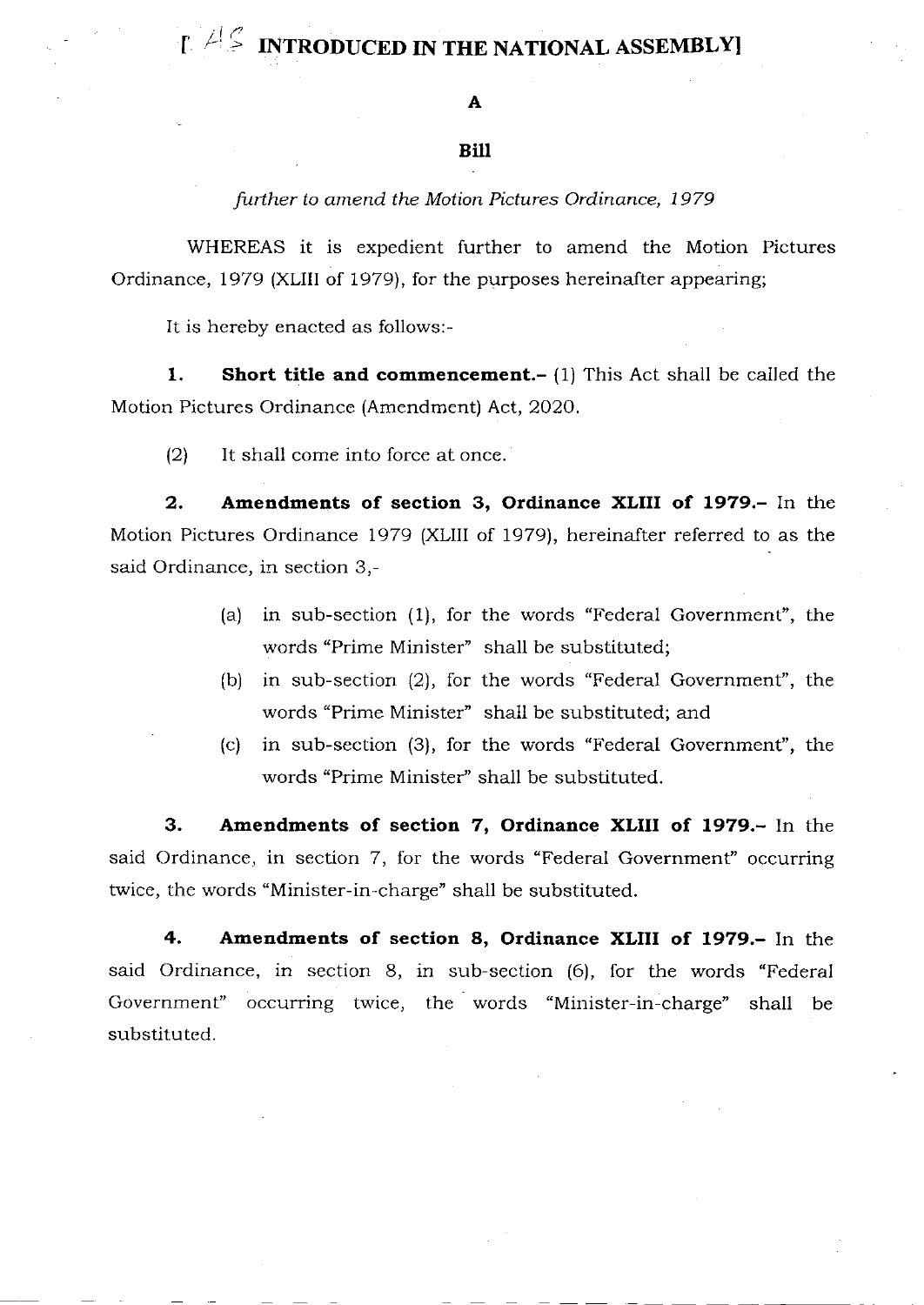5. Amendments of section 9, Ordinance XLIII of 1979.- In the said Ordinance, in section 9,

- (a) in sub-section  $(1)$ ,-
	- $(i)$  for the words "Federal Government" the words "Ministerin-charge" shall be substituted; and
	- $(i)$  for the words "it" the word "he" shall be substituted; and
- (b) in sub-section  $(2)$ ,
	- $(i)$  for the words "it" occurring for the first time, the word "him" shall be substituted;  $\therefore$
	- (ii, for the words "Federal Government", the words "Minister-in-charge" shall be substituted, and
	- $(iii)$  in clause (a), in the proviso, for the words "Federal Government", the words "Minister-in-charge' shall be substituted and for the word "it" occurring first, the word "he" shall be substituted.

6. Anendrnents of section 11, Ordinance XLIII of 19'79.- In the said Ordinance, in section 11, for the words "Federal Government', occurring twice, the words "Minister-in-charge" shall be substituted and for the word "it" occurring thrice, the words "him or it" shall be substituted.

#### STATEMENT OF OBJECTS AND REASONS

The proposed Bill is intended to bring changes in the Motion Pictures Ordinance, 1979. The routine matters and appointments of the Chairman and the board are being sent to the Federal Cabinet due to interpretation of' the word "Federal Government" by the honorable Supreme Court in its decision dated 18-08-2016 in Civil Appeals No.1428 to 1436/2016.

2. Whereas, in compliance with the direction of the Federal Cabinet, this Ministry initiated the process of making necessary amendments in the laws/ordinances and to replace the word "Federal Government" with appropriate authorities.

3. Therefore, in pursuance of the aforesaid objectives, this bill is being introduced to make CBFC's functioning smooth and more empowered.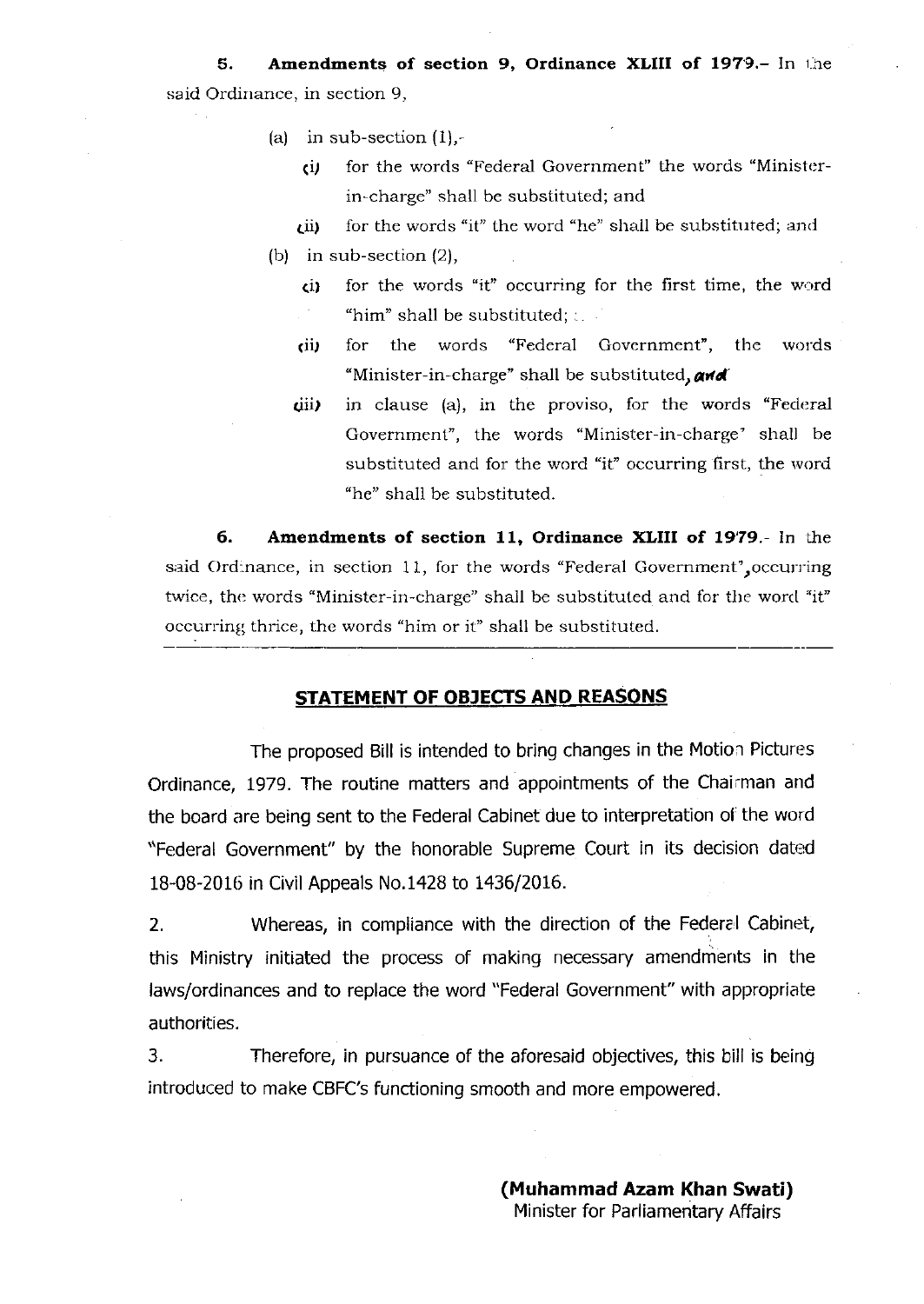[ قومی اسمبلی میں پیش کر دہ صورت میں ] محترک تصادیر آرڈینٹس، 1<u>949ء میں مزید ترمیم کرنے</u>

## كابل

ہرگاہ کہ، بیقرین مصلحت ہے کہ بعدا زیں ظاہر ہونے والی اغراض کے لئے متحرک تصادیر آرڈیننس ۱۹۷۹ء (نمبر۳۳ بجربه ۱۹۷۹ء) میں مزید ترمیم کی جائے ؛ بذريعه مذا حسب ذيل قانون وضع كيا جاتائبه : **ا۔ گچھرعنوان اور آغاز نفاذ :۔ (**i) پرایکٹ متحرک تصادیر (ترمیمی) ایکٹ ۲۰۲۰ء کہلائے گا۔ . (٢) \_ به في الفور نافذ العمل ہو گا ۔ (نمبر ۳۳ مجر بیہ ۱۹۷۹ء) میں، جس کا بعد ازیں مذکورہ آرڈینس کے طور پر حوالہ دیا گیا ہے،کی دفعہ ۳ میں، (الف) ذيلي دفعه (١)، ميں الفاظ' وفاقي حكومت'' كو الفاظ' وزير اعظم'' ہے تبديل كر ديئے حائمں گے ؛ (پ) ذيلي دفعه (٢) ميں الفاظ''وفاتي حكومت'' كو الفاظ'' وزير أعظم'' ہے تبديل كر دئيے جا ئىس گے ؛اور **(ج) ۔** ذیلی دفعہ (۳) میں الفاظ''وفاتی حکومت'' کو الفاظ'' وزیراعظم'' سے تبدیل کر دئے حائمن گے۔ **س \_ <del>آرڈینٹس نمبر ۱</del>۴۳ مجربہ ۱۹۷۹ء کی، دفعہ کے ترمیم :۔** مذکورہ آرڈینس میں، دفعہ <sup>ے</sup>، میں الفاظ''وفاتی حکومت'' جو دو دفعہ آرہے ہیں کوالفاظ''وزیرانچارج'' سے تبدیل کر دیئے جائیں گے ۔ میں <mark>آرڈیننس نمبر ۲۳ مجر یہ ۱۹۷۹ء کی، دفعہ ۸ کی ترمیم :۔</mark> مذکورہ آرڈینس میں دفعہ ۸،

میں ذیلی دفعہ (۲) میں دو دفعہ آنے والے الفاظ''وفاقی حکومت'' کو الفاظ'' وزیر انجارج'' سے تبدیل کر د نے جا ئیں گے ۔

۵\_ \_ <del>]رۇنينس نمبر ۱۴</del>۷ مجرىيە ۱۹۷۹ء کى، دفعہ ۹ کى ترميم : \_ غەكدە آرۋىيىس ئىر، دفعه ۹ تیل،

(الف) ذ ملي دفعه (١) ميں، به (اول) الفاظ''وفاتی حکومت'' کوالفاظ'' وزیر انیےارج'' سے تبدیل کئے جائیں گے ؛اور (دوم) لفظ''یہ'' کولفظ''وہ'' سے تبدیل کر دیا جائے گا ؛اور (پ) زىلى دفعه (٢) ، ميں ، **(اول)** کہلی دفعہ آنے والے لفظ''بی'' کو لفظ''اسے'' سے تہدیل کر دیا جائے گا ؛ (دوم) الفاظ''وفاتی حکومت'' کو الفاظ'' وزیرِ انچارج'' سے تبدیل کر دیئے جائمیں گے ؛اور